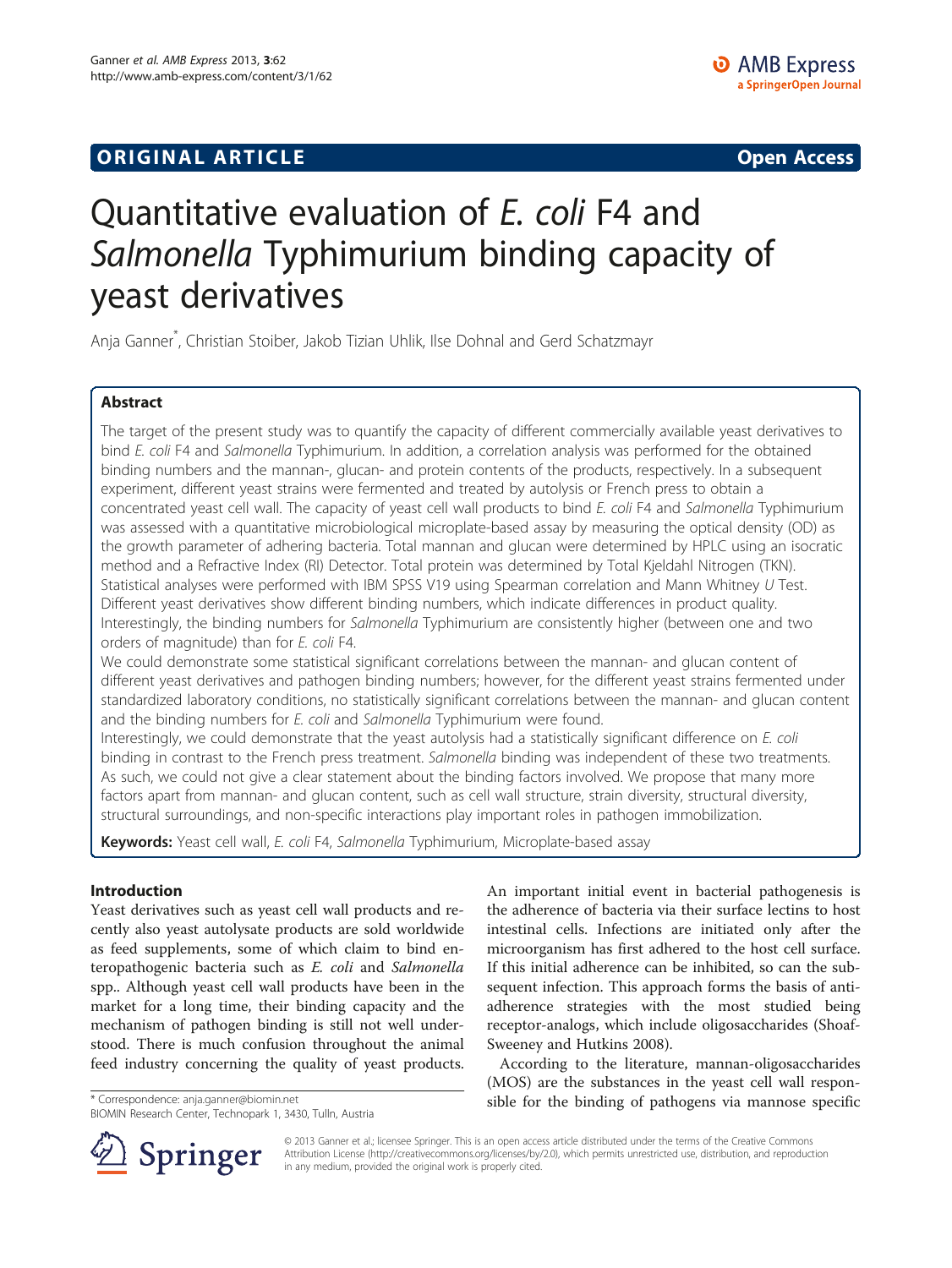type-I fimbriae (e.g. Snellings et al. [1997](#page-6-0); Sharon and Ofek [2000\)](#page-6-0). However, questions have been raised of late as to whether the mannan quantity in the yeast cell wall is responsible for immobilizing enteric pathogens. A point made so far was the lack of quantitative analytical methods to determine the total amount of bacteria bound by the yeast cell wall (Applegate et al. [2010](#page-5-0)). Some qualitative test procedures such as the agglutination method are available to investigate the binding capacity of yeast products (e.g. Mirelman et al. [1980](#page-5-0); Eshdat et al. [1981](#page-5-0); Oyofo et al. [1989](#page-6-0); Spring et al. [2000](#page-6-0); Peng et al. [2001](#page-6-0)). The agglutination method mixes bacteria with a cell wall suspension followed by visual evaluation of binding. Critical issue with this procedure is the poor solubility of the yeast cell wall in aqueous dilutions. Furthermore visual evaluation of binding is highly subjective because it is not possible to determine whether the bacteria are actually bound or whether they are merely in proximity to the yeast. Thus reproducibility is not given. It is necessary to obtain the quantitative measurement of bacterial adhesion in order to evaluate the binding capacity and quality of yeast derivatives. The quantitative in vitro assay developed by Ganner et al. ([2010](#page-5-0)) was used in the present study to investigate different yeast cell wall products (MOS) and yeast autolysates for their capacity to bind E. coli F4 and Salmonella Typhimurium. This method is based on a microtiter plate, the insolubility of the cell wall material, with its high molecular weight, can be used to coat the wells. The wells are allowed to be incubated with the test bacteria, unbound bacteria are rinsed out, and the growth rate of bound bacteria is subsequently quantified by optical density reading. The accuracy and reproducibility of binding is given by automated evaluation of optical density. However, in vitro assays may be criticized by product end users as not accurately reflecting in vivo responses. This may be true in some cases, but in others it may partially be a reflection of assay bias attributable to media selection, duration, or substrate concentration. Another limitation of this assay is that the binding mechanisms involved cannot be elucidated, for this purpose, studies on a molecular level and detailed characterization of cell wall components have to be examined in future research studies.

E. coli F4 and Salmonella Typhimurium were chosen for the present study as they are important pathogens in the animal sciences and are known to cause severe economic losses in livestock production. Furthermore, the mannan-, glucan- and protein content of the yeast products were determined and statistical evaluation for correlation was performed with IBM SPSS v19.

To collect more information on binding characteristics, a separate experiment was performed in addition to evaluating mannan- and glucan- content; eight different yeast

strains were fermented in the laboratory, and subjected to autolysis and French press treatment, to investigate the potential influence of yeast strains and production methods.

## Material and methods

#### Yeast derivatives

Different types of commercially available yeast cell wall and autolysed yeast products were used. Due to a confidentiality agreement, the trade names and manufacturers have been omitted.

#### Autolysis and French press of cell wall fragments

Cell wall fragments were produced in the laboratory scale under standard conditions from the following yeast strains: Saccharomyces cerevisiae Bio 19 (DSMZ 1848), Klyveromyces marxianus Bio 21 (DSMZ 5420), Saccharomyces boulardii CAN 214, Saccharomyces boulardii HA 282, Saccharomyces boulardii HA 283, Trichosporon mycotoxinivorans Bio 328 (DSMZ 14153), Aureobasidium pullulans CF 10 (DSMZ 14940), Aureobasidium pullulans CF 40 (DSMZ 14941). Bio, CAN and HA belong to the BIOMIN Research Center culture collection.

Cell wall fragments were obtained by incubating the respective yeast strains in 1000 ml shaking flasks containing a 400 ml medium consisting of 1% soy peptone, 0.1% yeast extract, 0.2% magnesium sulfate heptahydrate, 0.2% ammonium sulfate, 1% saccharose and 2.5% glucose for 48 hours at 30°C and pH 5.0. The yeast cells were subsequently autolysed by incubating at pH 5 at a temperature of 50°C for 24 hours and centrifuged  $(17700 \times g, 10 \text{ min})$  to separate cell wall fragments from the supernatant. Finally, the cell wall fragments were freeze dried (24 hours, -30°C/+30°C, 0.001 mbar) (Epsilon 2–90, Christ, Osterode, Germany). Autolysis was adapted according to Liu et al. ([2008\)](#page-5-0). The degree of autolysis was assessed by analysis of the supernatant fraction: cell rupture leads to increasing amounts of proteins and carbohydrates and dry matter in the supernatant. These parameters reached a maximum value after 24 hours. The progress of autolysis was also monitored by observing cells under the microscope (magnified 1000 times) and comparing them to cells from the original culture.

French press: Rupture took place in the French press with 1 cycle at  $20,000$  psi  $(=1,378.96$  bar). Microscopic images are taken of the ruptured cells. Liquid supernatant was removed from the non-soluble cell walls by centrifugation (17700  $\times$  g, 10 min).

#### Microplate-binding assay Principle

The quantitative adhesion of *E. coli* F4 (Bio 104 from BIOMIN Research Center culture collection) and Salmonella Typhimurium (Bio 99 from BIOMIN Research Center culture collection) on yeast products was deter-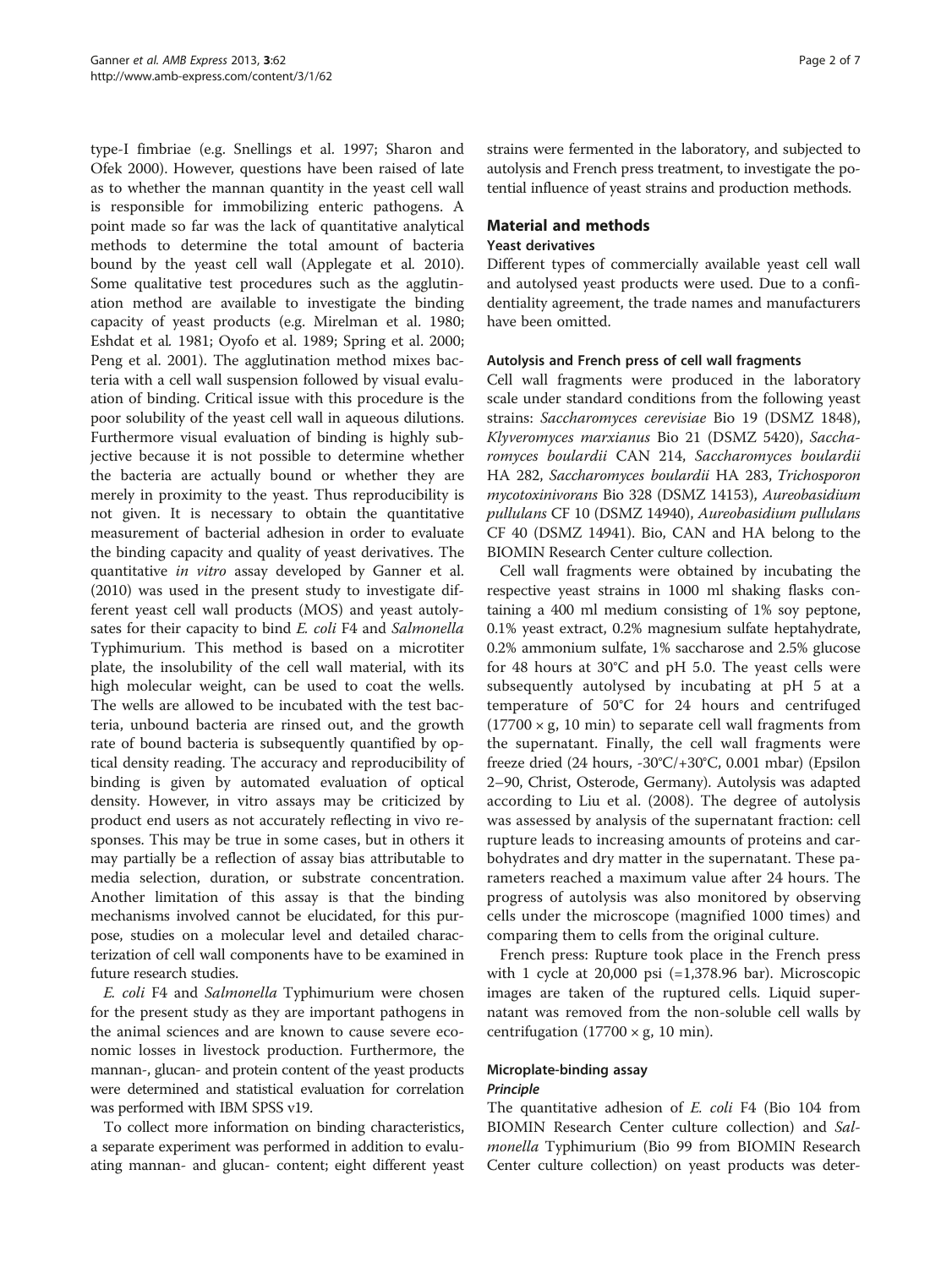mined by measuring the optical density of the culture solutions, which indicates the growth of the adhering bacteria. The growth rate depended on the number of adhering bacteria – with higher numbers bound resulting in faster growth and thus the bacteria entering earlier into the exponential phase.

#### Assay

The yeast derivatives were suspended in phosphate buffered saline (PBS) in a concentration of 0.1 mg/L, the wells of a 96-well plate were coated with a 100 μL yeast suspension per well and incubated for 16–18 hours at 4°C. The plate was washed three times with PBS Tween20 using a microplate washer (Tecan 5082 M8/4R Columbus Plus). Subsequently, the bacterial suspension of E. coli F4 or Salmonella Typhimurium grown in Tryptic Soy Broth (TSB) overnight was adjusted to OD 0.01 and added to the wells of the microplate. Bacteria were allowed to adhere for 60 minutes at 37°C and the plate was subsequently washed 6 times with a microplate washer/PBS Tween20 to remove non-adherent bacteria. The wells were filled with 200 μL of TSB and overlaid with one drop of paraffin- oil. Blank, growth controls, negative control and binding control were also assessed.

The microplate was placed in a microplate reader (Tecan Genious), incubated for 18 hours at 37°C and OD was measured at a wavelength of 690 nm. Data were recorded every 15 minutes.

Serial dilutions of E. coli or Salmonella were prepared and applied in parallel on the microplate and the agar plate in order to establish a linear regression between the number of counted bacteria on the agar plate (CFU/ mL) and the time in hours when the adhering bacterial solution reached the exponential phase (optical density of 0.1 at 690 nm). Independent calibration curves were created for the genera E. coli and Salmonella. Subsequently, the number of bacteria bound to the yeast product was determined using linear regression.

The binding control consisted of Bovine Serum Albumin (BSA) and test bacteria but without adding yeast to determine the non-specific binding sites. The binding control had no growth until after 6 hours. Finally the binding control, the bacterial number, which adhered to the non-specific binding sites of the well, was subtracted from the calculated data to determine the final number of specifically adhering bacteria. The blank consisted of the yeast cell wall product and BSA but without adding test bacteria and included all the assay steps to determine the bacterial number of the yeast cell wall product. The blank had no growth until after 10 h. The media control (TSB) had no growth until after 18 h.

The calibration is valid only for the respective genera and at an optical density of 0.1 (Ganner et al. [2010\)](#page-5-0).

#### Carbohydrate and protein analysis

For total mannan and glucan determination, yeast cell wall polysaccharides were hydrolyzed with 72% sulfuric acid. Carrez-precipitation was subsequently performed to remove interfering proteins and fats by precipitation as zinc (2+) and/or cyanoferrat (II) - complexes (Matissek et al. [1992](#page-5-0)). The cleared supernatants were analyzed for glucose and mannose by HPLC-RID using an ICSep ION-300 column (Transgenomic).

Total protein was determined by Total Kjeldahl Nitrogen (TKN, AOAC Official Method 954.01, 1954).

Carbohydrate analyses were conducted in single, protein analyses were conducted in duplicates.

#### Statistical analysis

Experimental data were analyzed using IBM SPSS, version 19. Due to non-normal distribution of data, Spearman correlation was used. The calculated coefficient of correlation is only relevant for a given significance value (P-value <0.05); the coefficients are classified as below. A positive Spearman correlation coefficient corresponds to an increasing monotonic trend between X and Y. A negative Spearman correlation coefficient corresponds to a decreasing monotonic trend between  $X$  and  $Y$ . The influence of treatment (autolysis or French press) was calculated with the non-parametric Mann Whitney  $U$ Test (data non-normal distributed).

#### Coefficient of correlation classification

Correlations were considered very low  $(r \le 0.2)$ , low  $(0.2 < r \le 0.5)$ , medium  $(0.5 < r \le 0.7)$ , high  $(0.7 < r \le 0.9)$ , very high  $(0.9 < r \le 1)$ .

#### Results

Different commercially available yeast cell wall products and autolysate products were tested for their ability to bind *E. coli* F4 and *Salmonella* Typhimurium: *E. coli* F 4 binding numbers ranged between  $10^1$  and  $10^3$  CFU/mg yeast; Salmonella Typhimurium binding numbers between  $10^3$  and  $10^4$  CFU/mg yeast. The analysis of the mannan-, glucan-, and protein content of the yeast products were also presented: Mannan contents ranged between 3% and 28%; glucan contents between 12% and 68%, and protein contents between 3% and 45% (Table [1](#page-3-0)).

The results of the Spearman correlation analysis revealed a statistically significant correlation between mannan content and  $E.$  coli F4 binding (P = 0.005) and between glucan content and Salmonella Typhimurium binding (P < 0.001). The coefficient of correlation was 0.315 (low correlation) for E. coli and mannan and 0.754 (high correlation) for Salmonella Typhimurium and glucan. No statistically significant correlation was found between glucan content and *E. coli* binding ( $P = 0.257$ ) or between protein content and  $E.$  coli binding (P = 0.06). There was also no statistically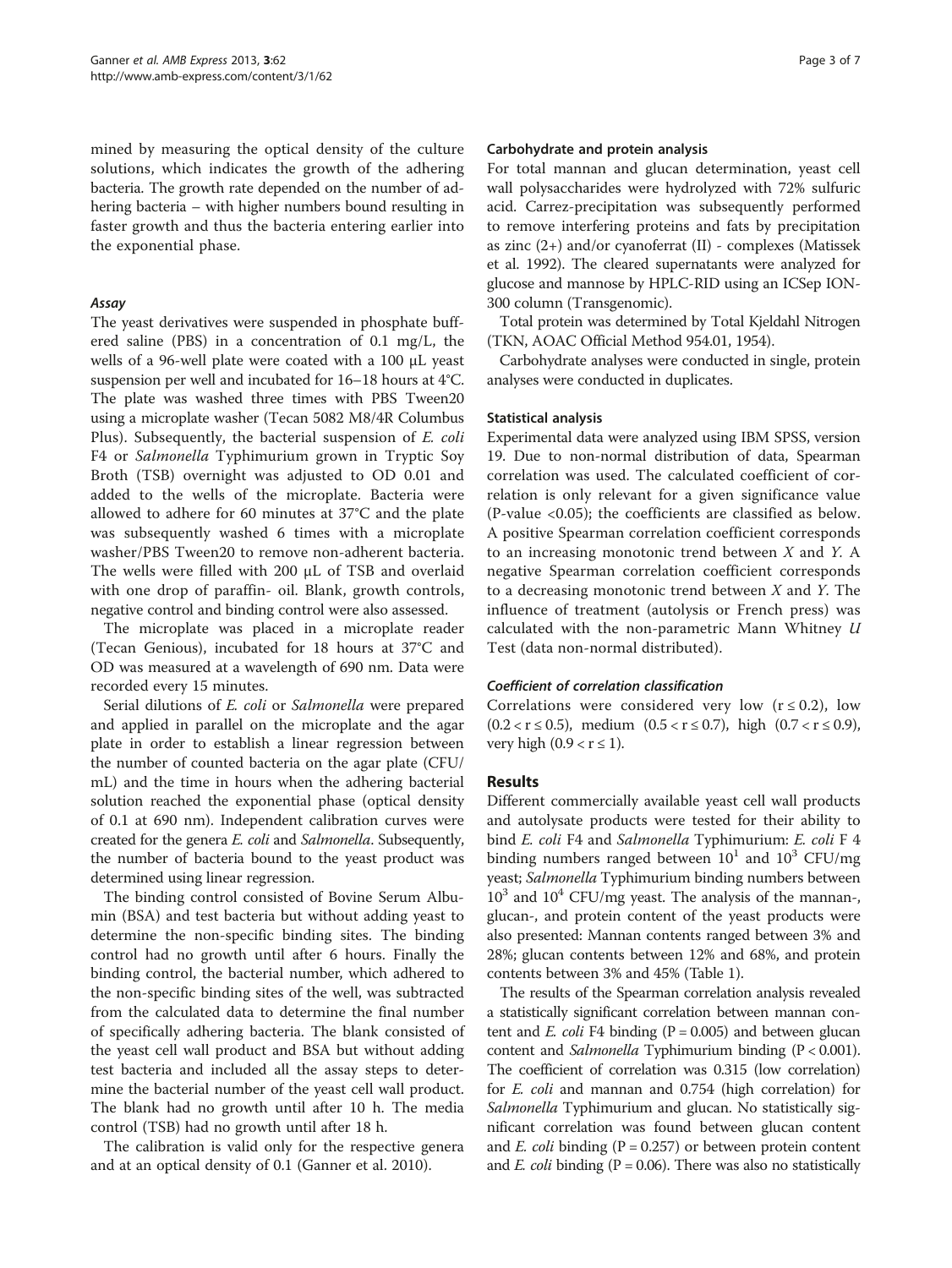| Yeast derivative<br>E. coli F4 (CFU/mg yeast) |                  | Salmonella Typhimurium (CFU/mg yeast) Glucan (% DM) |       | Mannan (% DM) | Protein (% DM) |
|-----------------------------------------------|------------------|-----------------------------------------------------|-------|---------------|----------------|
| cell wall 1                                   | 50, 50, 100      | 26000, 41000, 49200                                 | 37.75 | 19.71         | 26.40          |
| cell wall 2                                   | 125, 115, 85     | 12200, 36900, 37900                                 | 28.81 | 11.97         | 30.7           |
| cell wall 3                                   | 2300, 2100, 1900 | 80000, 153000, 125000                               | 27.94 | 28.78         | 26.40          |
| cell wall 4                                   |                  | 1100, 300, 600                                      | 20.48 | 11.95         | 36.00          |
| cell wall 5                                   | 35, 40           | 1300, 27000, 40000                                  | 26.94 | 6.92          | 30.90          |
| autolysate 1                                  | 130, 100, 110    | 6000, 6500, 5400                                    | 12.60 | 5.14          | 45.80          |
| autolysate 2                                  | 80, 230, 216     | 30000, 65000, 78000                                 | 23.62 | 14.75         | 40.10          |
| autolysate 3                                  | 67, 95, 130      | 49000, 59000, 60000                                 | 22.84 | 16.39         | 38.20          |
| autolysate 4                                  | 1200, 900, 1000  | 78000, 130000, 37000                                | 23.08 | 17.68         | 38.10          |
| autolysate 5                                  | 150, 350, 100    | 48000, 59000, 78000                                 | 22.66 | 16.15         | 36.40          |
| Yeast derivative 1                            | 216, 130, 100    | 8900, 6000, 9000                                    | 68.38 | 11.37         | 3.90           |
| Yeast derivative 2 5, 10, 25                  |                  | 4000, 1000, 4000                                    | 59.04 | 3.25          | 5.30           |

<span id="page-3-0"></span>Table 1 Analysis of different yeast derivatives (3 replicates): amount of bound E. coli F4 and Salmonella Typhimurium (CFU/mg yeast); mannan-, glucan-, and protein-content (in % of dry matter)

significant correlation between mannan content and Sal*monella* binding  $(P = 0.07)$  or protein content and Sal*monella* binding  $(P = 0.21)$  (Table 2, Table [3](#page-4-0)).

Furthermore, we analyzed different yeast strains for their capability to bind E. coli F4 and Salmonella Typhimurium. E. coli binding ranged between  $10^1$  and  $10^3$  CFU/mg and Salmonella binding between  $10^4$  and  $10^5$  CFU/mg. Glucan contents ranged between 16% and 39%, mannan content between 3% and 23%, and protein contents between 14% and 39% (Table [4](#page-4-0)). No statistically significant correlation (Spearman correlation analysis) between the mannan-, glucan-, or the protein content and the binding numbers for *E. coli* and *Salmonella* Typhimurium were noted.

The Mann Whitney U Test demonstrated an influence of the yeast autolysis on E. coli binding in contrast to French press treatment (P < 0.001). For Salmonella binding, no influence was noted due to autolysis or French press treatment  $(P = 0.27)$ .

#### **Discussion**

Yeast cell wall fractions and yeast autolysate products have been proposed to bind enteropathogenic bacteria and therefore to possess prophylactic properties in the gut for the control of selective pathogenic bacteria such as E. coli and Salmonella. There is much in the literature describing this adherence mechanism and mode(s) of action of yeast derivatives (Mourao et al. [2006](#page-5-0); Oyofo et al. [1989;](#page-6-0) Sharon and Ofek [2000](#page-6-0); Shoaf-Sweeney and Hutkins [2008;](#page-6-0) Snellings et al. [1997;](#page-6-0) Spring et al. [2000;](#page-6-0) Terre et al. [2007;](#page-6-0) Yang et al. [2008\)](#page-6-0). However, no study has ever investigated the quantitative number of pathogens bound by different yeast derivatives. The influences of yeast strains and production treatments (autolysis or French press) have also not been investigated before in combination with pathogen binding. We consider this an important quality parameter for yeast cell wall products. Indeed, there was a lack of quantitative analytical methods to determine the total amount of bacteria bound by the yeast cell wall (Applegate et al. [2010\)](#page-5-0). Yeast cell wall products are believed to act as anti-adhesive agents and are thus able to prevent intestinal bacterial attachment by providing alternative adhesion sites to enterobacteria which contain mannose-specific type I fimbriae such as E. coli and Salmonella spp. (Ofek et al. [1977\)](#page-5-0). Shoaf-Sweeney and Hutkins ([2008\)](#page-6-0) defined the adhesion affinity by the valency of protein-oligosaccharide interactions. A single molecule would have a low affinity but the creation of individual protein subunits with numerous oligosaccharide binding sites assembled to a filamentous structure leads to increased target avidity. The present study demonstrates that mannan content is an important parameter for E. coli binding  $(r = 0.315)$ , low Spearman correlation), and glucan content has a high correlation with Salmonella Typhimurium binding affinity  $(r = 0.754)$ . According to the current results and further evaluating the available literature, we propose that there are many more unknown factors (apart from mannan and glucan content) influencing binding affinity of these pathogens.

Table 2 Spearman correlation between quantity of bound E. coli F4 (CFU/mg yeast) and mannan-, glucan-, and protein-content of yeast derivatives

|              |                            |                            | Glucan [%] | Mannan [%] | Protein [%] |
|--------------|----------------------------|----------------------------|------------|------------|-------------|
| Spearman-Rho | CFU E. coli [CFU/mg yeast] | Coefficient of correlation | $-0.130$   | 0.315      | 0.214       |
|              |                            | Sig. (2-side)              | 0.257      | 0.005      | 0.060       |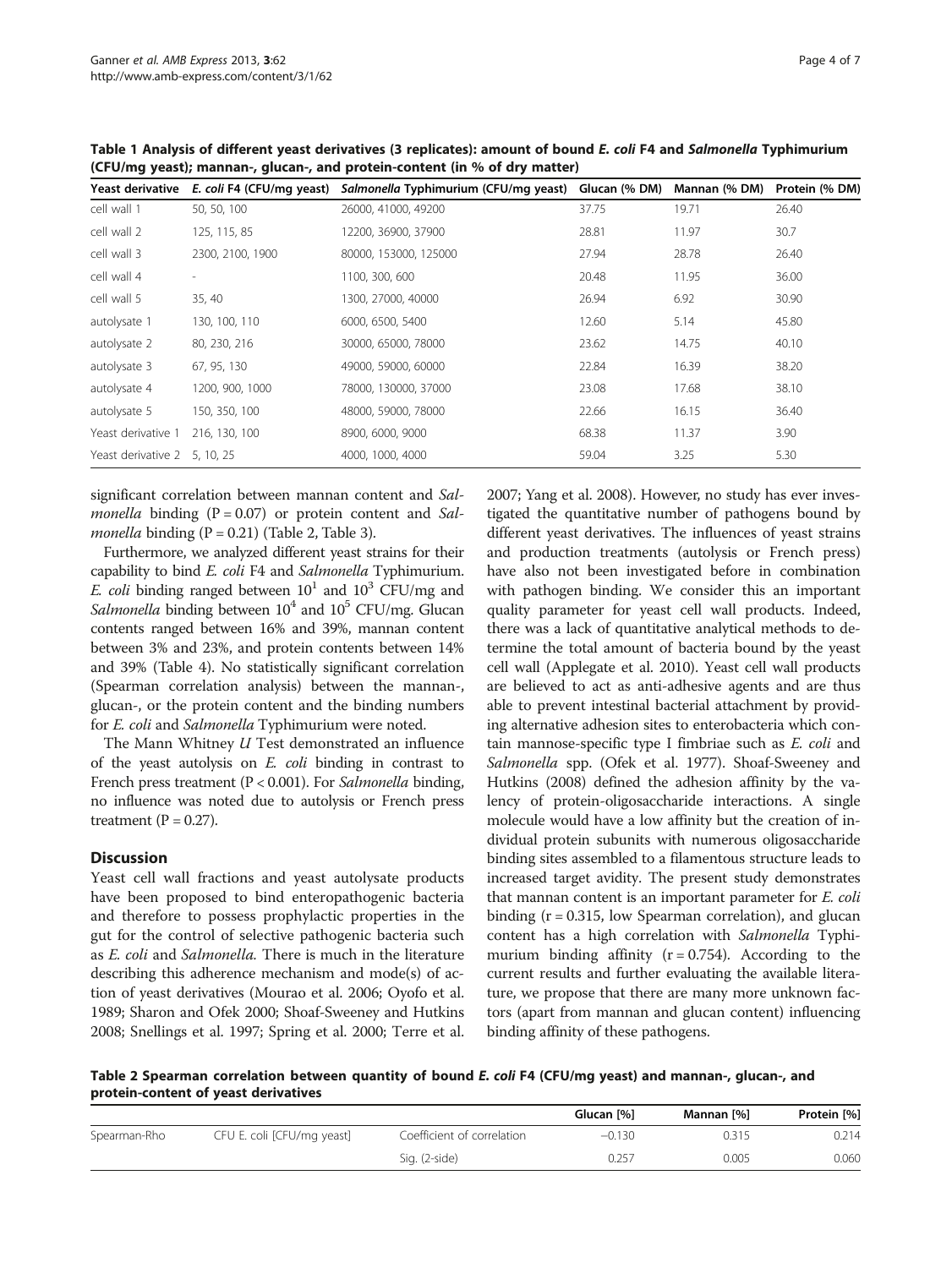|              |                               |                            | Glucan [%] | Mannan [%] | Protein [%] |
|--------------|-------------------------------|----------------------------|------------|------------|-------------|
| Spearman-Rho | CFU Salmonella [CFU/mg yeast] | Coefficient of correlation | 0.754      | 0.202      | 0.143       |
|              |                               | Sig. (2-side)              | 0.000      | 0.077      | 0.210       |

<span id="page-4-0"></span>Table 3 Spearman correlation between quantity of bound Salmonella Typhimurium (CFU/mg yeast) and mannan-, glucan-, and protein-content of yeast derivatives

In addition to the total amount of mannan and glucan, the three-dimensional structure of mannose chains within the yeast cell wall is another critical factor to consider. We observed that mannose chains have a strong influence on the binding behavior of different yeast cell wall products and are important for pathogen immobilization. This is supported by the observation that in contrast to yeast cell wall products (mannan content between 10-25%), a purified mannan standard (99%) showed no pathogen binding activity (Ganner et al. 2007, unpublished data). Indeed, quantitative, rather than qualitative assays are essential in order to evaluate the pathogen binding capacity of cell walls from different yeast sources and strains (Ganner et al. [2008\)](#page-5-0). Ofek et al. [\(2003](#page-5-0))

Table 4 Analysis of different yeast strains (standardized laboratory fermentation and autolysis or French press treatment) on E. coli F4 and Salmonella Typhimurium binding capability (3 replicates); mannan-, glucan-, and protein-content

| Yeast                                                       | E. coli F4<br>(CFU/mg yeast) | Salmonella Typhimurium Glucan (% DM) Mannan (% DM) Protein (% DM)<br>(CFU/mg yeast) |       |       |       |
|-------------------------------------------------------------|------------------------------|-------------------------------------------------------------------------------------|-------|-------|-------|
| Saccharomyces cerevisiae HA 282*                            | 100, 900, 300                | 200000, 50000, 55000                                                                | 19.09 | 23.67 | 39.41 |
| Autolysis                                                   |                              |                                                                                     |       |       |       |
| Saccharomyces cerevisiae HA 282*                            | 1000, 400, 4000              | 600000, 170000, 80000                                                               | 19.03 | 23.07 | 38.65 |
| French press                                                |                              |                                                                                     |       |       |       |
| Saccharomyces cerevisiae HA 283*                            | 3500, 2000, 1800             | 90000, 80000, 110000                                                                | 16.81 | 23.84 | 35.08 |
| Autolysis                                                   |                              |                                                                                     |       |       |       |
| Saccharomyces cerevisiae HA 283*                            | 100, 60, 10                  | 260000, 100000, 120000                                                              | 16.45 | 21.69 | 34.68 |
| French press                                                |                              |                                                                                     |       |       |       |
| Saccharomyces cerevisiae CAN 214*                           | 2000, 3000, 600              | 230000, 155000, 100000                                                              | 15.09 | 20.41 | 36.12 |
| Autolysis                                                   |                              |                                                                                     |       |       |       |
| Saccharomyces cerevisiae CAN 214*                           | 1700, 700, 270               | 350000, 90000, 45000                                                                | 16.62 | 22.41 | 33.03 |
| French press                                                |                              |                                                                                     |       |       |       |
| Saccharomyces cerevisiae Bio 19* (DSMZ 1848)                | 3000, 4000, 3500             | 160000, 100000, 165000                                                              | 16.99 | 22.7  | 34.43 |
| Autolysis                                                   |                              |                                                                                     |       |       |       |
| Saccharomyces cerevisiae Bio 19* (DSMZ 1848)                | 100, 1500, 350               | 66000, 56000, 27000                                                                 | 16.41 | 20.92 | 33.94 |
| French press                                                |                              |                                                                                     |       |       |       |
| Klyveromyces marxianus Bio 21* (DSMZ 5420)                  | 2400, 1700, 2200             | 400000, 290000, 240000                                                              | 28.34 | 4.1   | 43.63 |
| Autolysis                                                   |                              |                                                                                     |       |       |       |
| Klyveromyces marxianus Bio 21* (DSMZ 5420)                  | 450, 4500, 450               | 150000, 100000, 86000                                                               | 25.49 | 3.12  | 47.13 |
| French press                                                |                              |                                                                                     |       |       |       |
| Trichosporon mycotoxinivorans Bio 328*<br>(DSMZ 14153)      | 7000, 1700, 1500             | 35000, 30000, 25000                                                                 | 23.21 | 9.46  | 16.86 |
| Autolysis                                                   |                              |                                                                                     |       |       |       |
| Trichosporon mycotoxinivorans Bio 328*<br>(DSMZ 14153)      | 400, 500, 2000               | 110000, 90000, 66000                                                                | 24.69 | 9.66  | 14.53 |
| French press                                                |                              |                                                                                     |       |       |       |
| Aureobasidium pullulans CF10* (DSMZ 14940)                  | 3000, 3500, 1700             | 130000, 100000, 15000                                                               | 39.37 | 4.95  | 35.51 |
| French press                                                |                              |                                                                                     |       |       |       |
| Aureobasidium pullulans CF 40* (DSMZ 14941) 400, 2500, 1000 |                              | 40000, 27000, 15000                                                                 | 31.90 | 5.33  | 32.94 |
| French press                                                |                              |                                                                                     |       |       |       |

\*BIOMIN Research Center collection number.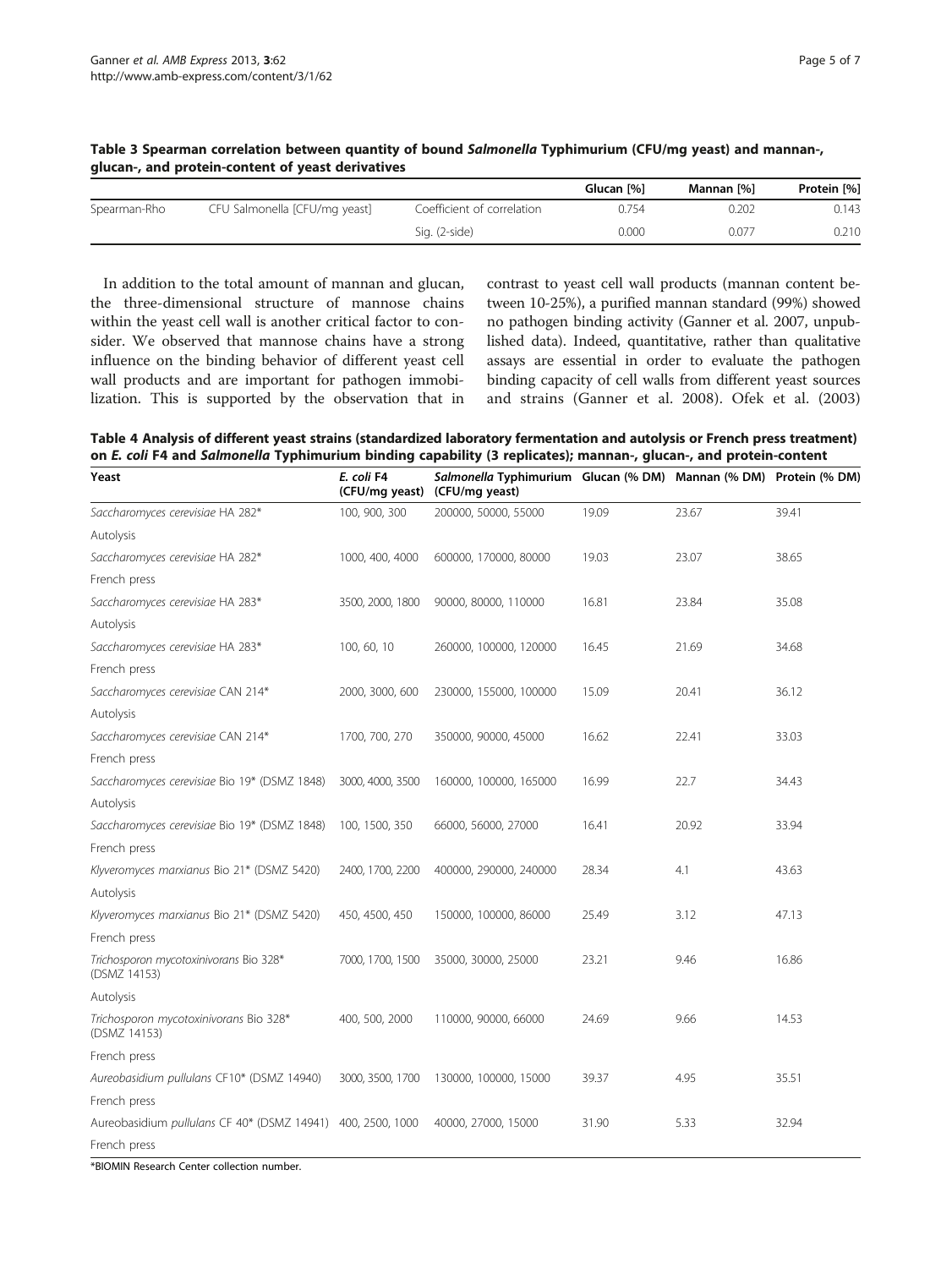<span id="page-5-0"></span>explained that apart from adhesion-receptor interaction, hydrophobic and other non-specific interactions might be involved in the adhesion process.

Becker and Galetti (2008) investigated various food and feed components for alternative adhesion of intestinal E. coli and Salmonella. Yeast mannan-oligosaccharides, pumpkin, sesame seed extract, palm kernel extract and konjac gum were among the strongest binding matrices for enteropathogens. Adhesion matrices differ tremendously which gives rise to various interpretations and speculations on substantial binding factors while suggesting that unspecific and unknown binding properties are involved. Moreover, taking into account the diversity of natural products and biological variation therein, the binding capacity of fibrous food and feed components for different bacteria seems rather unpredictable (Becker and Galetti, 2008).

Our observation that mannan content is strain dependent (Table [4\)](#page-4-0) agrees with other studies (Jaehrig et al. 2008; Klis et al. 2002; Molnar et al. 2004). However, in our experiment with different yeast strains fermented under standardized laboratory conditions, we could not obtain any statistically significant correlations between mannan or glucan content and pathogen binding. According to these results, the yeast strain itself has no influence on E. coli F4 or Salmonella Typhimurium binding. However, we could demonstrate that the downstream process autolysis has an influence on E. coli binding (P < 0.001). Giovani et al. (2010) studied the effect of yeast strain and fermentation conditions on the release of cell wall polysaccharides. Temperature, media and sugar composition influenced the release of cell wall polysaccharides significantly. These data underline and support our results on the relative influence of production processes and production conditions on binding capacity.

The binding mechanism between pathogens and the yeast cell wall can be speculated, as demonstrated by the autolysis production process, the mannan content and the glucan content. However, as these binding mechanisms are only partially understood, we propose that other factors such as the cell wall structure, strain diversity, structural surroundings-, and non-specific interactions might also play important roles in pathogen immobilization, in addition to the total amount of mannan or glucan.

Summarizing, the present study demonstrates a variation among different yeast products concerning their capability to bind E. coli F4 and Salmonella Typhimurium. Salmonella Typhimurium was bound one to two orders of magnitude more than *E. coli* F4. We could demonstrate a statistically significant correlation between mannan and glucan content and pathogen binding. Furthermore we could demonstrate a relative influence of the production process autolysis.

However, the binding mechanisms involved are still not fully understood and our results underline the complexity of the present subject. The recently suggested mannose specific type-I fimbriae play a role and furthermore, unknown mechanisms which might interact synergistically are probably involved. Biological variation and natural diversity make predictions even more difficult and comprehensive. Further research is necessary, e. g., on a molecular level and a detailed characterization of cell wall components and cell wall structure, to elucidate on the additional forces which might be involved in the binding mechanism between yeast derivatives and enteropathogenic bacteria. Finally, additional standardized in vivo experiments with challenged animals could also further validate the binding potential of yeast products and the study of the anti-adherence strategy.

#### Competing interests

The authors declare that they have no competing interests.

#### Acknowledgements

I would like to thank Barbara Doupovec for the statistical analysis.

Received: 29 August 2013 Accepted: 9 October 2013 Published: 22 October 2013

#### References

- Applegate TJ, Klose V, Steiner T, Ganner A, Schatzmayr G (2010) Probiotics and phytogenics for poultry: Myth or reality? J Appl Poultry Res 19:194–210
- Becker PM, Galetti S (2008) Food and feed components for gut health-promoting adhesion of E. coli and Salmonella enteric. J Sci Food Agric 88:2026–2035
- Eshdat Y, Speth V, Jann K (1981) Participation of pili and cell wall adhesion in the yeast agglutination activity of Escherichia coli. Infect Immun 34:980–986
- Ganner A, Fink L, Schatzmayr G (2008) Quantitative in vitro assay to evaluate yeast products concerning their binding activity of enteropathogenic bacteria. J Anim Sci 86(E.Suppl. 2):54
- Ganner A, Stoiber C, Wieder D, Schatzmayr G (2010) Quantitative in vitro assay to evaluate the capability of yeast cell wall fractions from Trichosporon mycotoxinivorans to selectively bind gram negative pathogens. J Microbiol Methods 83:168–174
- Giovani G, Canuti V, Rosi I (2010) Effect of yeast strain and fermentation condition on the release of cell wall polysaccharides. Int J Food Microbiol 137(2-3):303–307
- Jaehrig SC, Rohn S, Kroh LW, Wildenauer FX, Lisdat F, Fleischer LG, Kurz T (2008) Antioxidative activity of (1–3), (1–6)-beta-D-glucan from Saccharomyces cerevisiae grown on different media. LWT Food Sci Technol 41:868–877
- Klis FM, Boorsma A, De Grot PWJ (2002) Cell wall construction in Saccharomyces cerevisiae. Yeast 23:185–202
- Liu XY, Wang Q, Cui SW, Liu HZ (2008) A new isolation method of beta-D-glucans from spent yeast Saccharomyces cerevisiae. Food Hydrocoll 22:239–247
- Matissek R, Schnepel F, Steiner G (1992) Lebensmittelanalytik, 2. Auflage, Springer Verlag Berlin Heidelberg New York, Berlin and Heidelberg (Springer Verlag)
- Mirelman D, Altmann G, Eshdat Y (1980) Screening of bacterial isolates for mannosespecific lectin activity by agglutination of yeasts. J Clin Microbiol 11:328–331
- Molnar O, Schatzmayr G, Fuchs E, Prillinger H (2004) Trichosporon mycotoxinivorans sp. nov., a new yeast species useful in biological detoxification of various mycotoxins. Syst Appl Microbiol 27:661–671
- Mourao JL, Pinheiro V, Alves A, Guedes CM, Pinto L, Saavedra MJ, Spring P, Kocher A (2006) Effect of mannan oligosaccharides on the performance, intestinal morphology and cecal fermentation of fattening rabbits. Anim Feed Sci Technol 126:107–120
- Ofek I, Mirelman D, Sharon N (1977) Adherence of Escherichia coli to human mucosal cells mediated by mannose receptors. Nature 265:623–625
- Ofek I, Hasty DL, Sharon N (2003) Anti-adhesion therapy of bacterial diseases: Prospects and problems. FEMS Immunol Med Microbiol 38:181–191